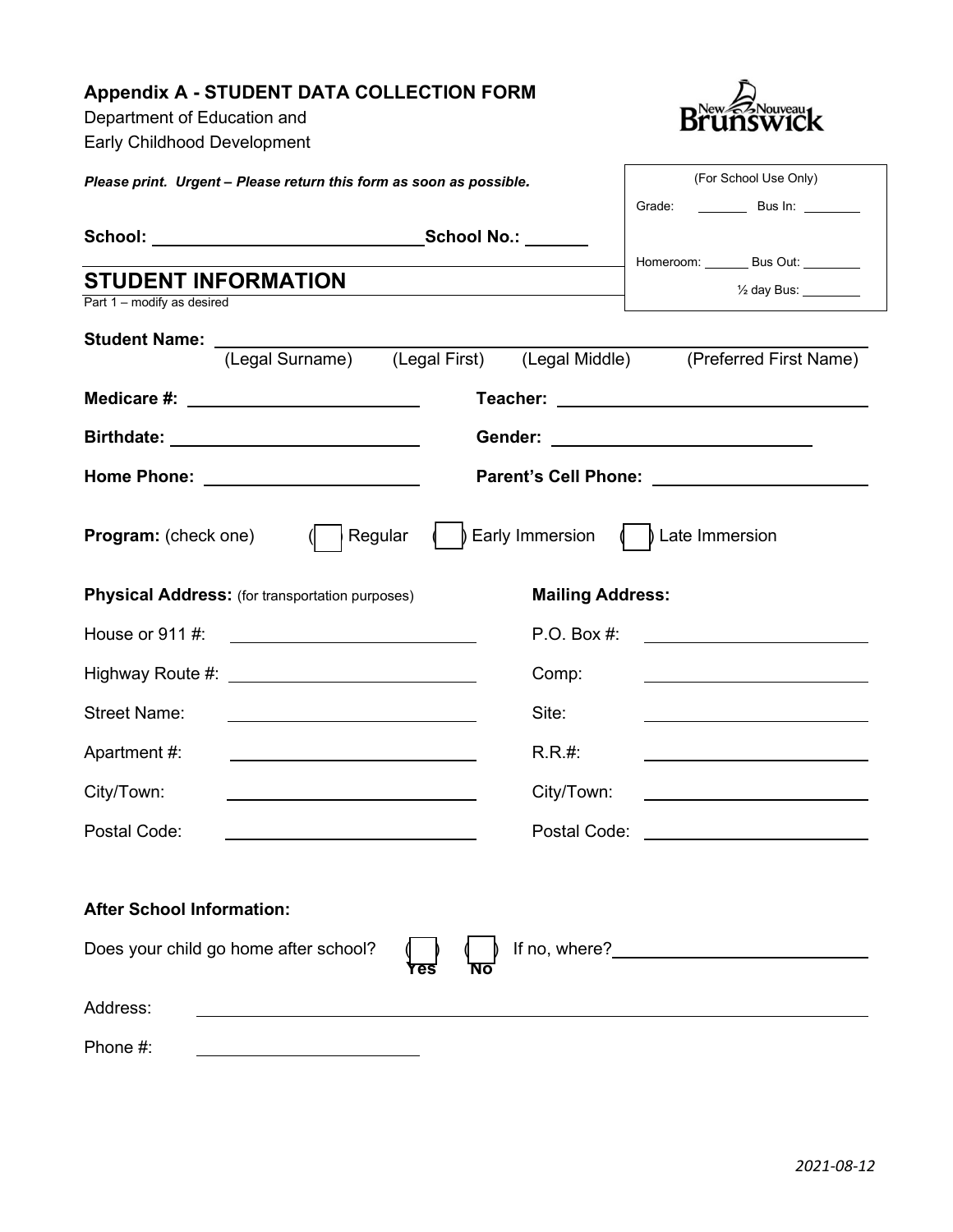| <b>CONTACT INFORMATION</b>                                                                              |                                                                                                                                    |
|---------------------------------------------------------------------------------------------------------|------------------------------------------------------------------------------------------------------------------------------------|
| Part 2 - modify as desired                                                                              |                                                                                                                                    |
| Child lives with: (check one)                                                                           |                                                                                                                                    |
| father    <br>mother $\vert \vert$<br>both parents                                                      | joint decision-making responsibilities (joint custody)*                                                                            |
| guardian                                                                                                |                                                                                                                                    |
|                                                                                                         |                                                                                                                                    |
|                                                                                                         |                                                                                                                                    |
|                                                                                                         | <u> 1980 - Johann Barn, mars ann an t-Amhain an t-Amhain an t-Amhain an t-Amhain an t-Amhain an t-Amhain an t-Amh</u>              |
|                                                                                                         |                                                                                                                                    |
|                                                                                                         |                                                                                                                                    |
| Parent / Guardian / ___________________(other):                                                         | Parent/ Guardian / ____________(other):                                                                                            |
|                                                                                                         |                                                                                                                                    |
|                                                                                                         | Home Phone: Cell <b>Communicate Communicates</b>                                                                                   |
| Cell Phone:                                                                                             | Phone:<br>Add <u>ress: ____________________</u>                                                                                    |
| Address:                                                                                                | City:<br><u> 1989 - Johann John Stone, markin sanadi a</u>                                                                         |
| City:<br><u> 1989 - John Stein, mars and de Brazilian (b. 1989)</u>                                     | Postal Code: <u>________________________</u>                                                                                       |
| Postal Code:                                                                                            | Employer:<br><u> 1989 - Johann Barbara, martin a</u>                                                                               |
| Employer:                                                                                               | <b>Work Phone:</b> Work Phone:                                                                                                     |
| Work Phone:                                                                                             |                                                                                                                                    |
| <b>Other Contact:</b> (if parent not available)                                                         | <b>Weather Closure Contact:</b> (if parent not available)                                                                          |
|                                                                                                         |                                                                                                                                    |
|                                                                                                         | Relation to Child: _________________________                                                                                       |
|                                                                                                         | Home Phone: _________________________                                                                                              |
|                                                                                                         | Cell Phone: <u>_______________________</u>                                                                                         |
| Address:<br><u> 1989 - Andrea Barbara, poeta esperanto-</u>                                             | Address:<br><u> Alexandria (Carlo Carlo Carlo Carlo Carlo Carlo Carlo Carlo Carlo Carlo Carlo Carlo Carlo Carlo Carlo Carlo Ca</u> |
|                                                                                                         | Postal Code: ___________________________                                                                                           |
| Name of parent who does not have decision-making responsibility (non-custodial parent)*, if applicable: |                                                                                                                                    |

 $\sim$  100  $\mu$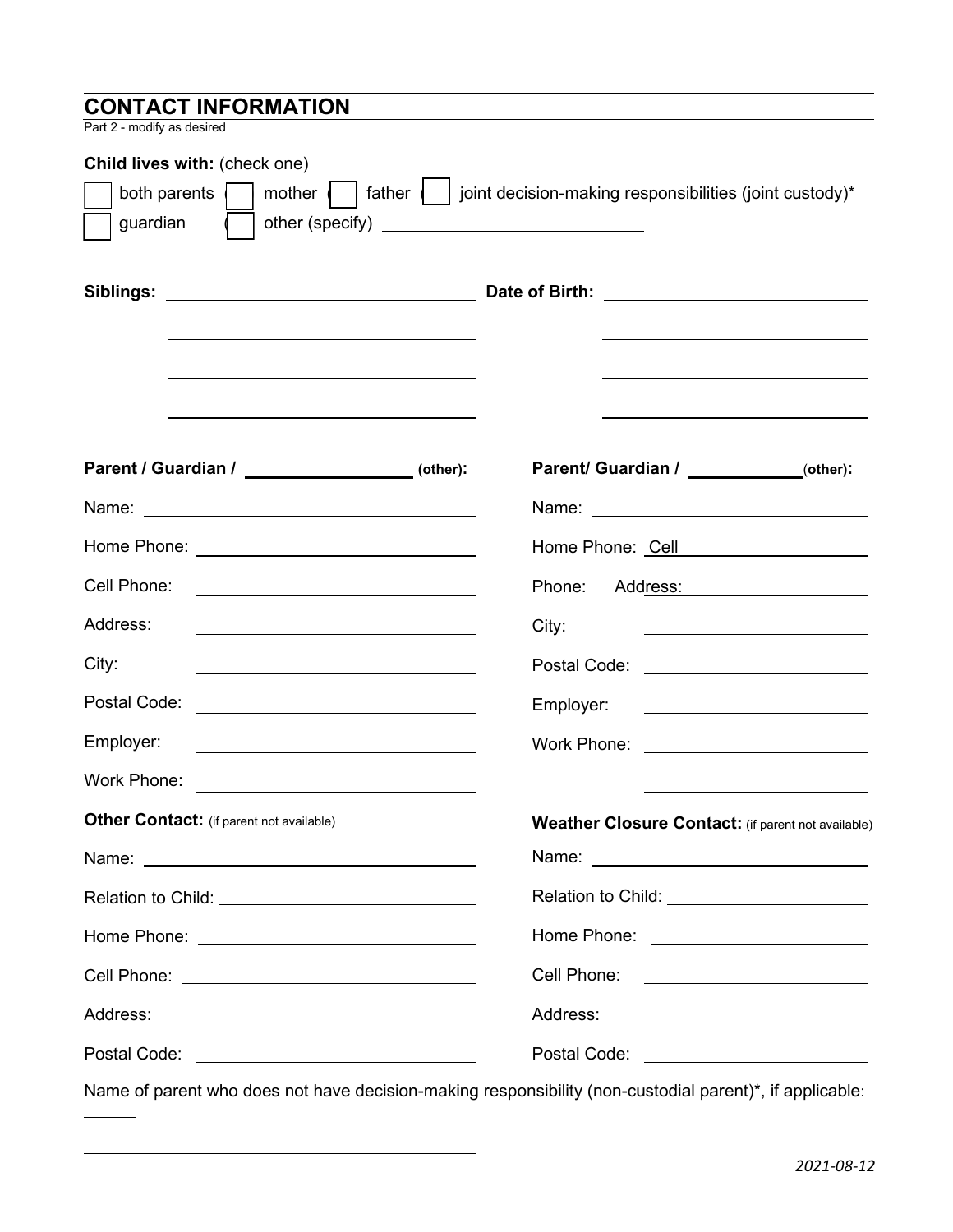# **MEDICAL INFORMATION**

Part 3 - modify as desired

Does this child have any life-threatening condition (e.g. risk of anaphylactic shock)?

| NO.                                                                                                                                                                                                              |
|------------------------------------------------------------------------------------------------------------------------------------------------------------------------------------------------------------------|
|                                                                                                                                                                                                                  |
| If YES, has a plan been developed with the school for managing this condition?                                                                                                                                   |
| NO - please contact the school to make an appointment<br>YES                                                                                                                                                     |
| Does this child require an EpiPen <sup>®</sup> ?                                                                                                                                                                 |
| YES If yes, Junior (between 33 lbs. and 66 lbs.) or  <br>Regular (66 lbs. or more)<br><b>NO</b>                                                                                                                  |
| Does this child have any other medical concerns of which the school should be aware?                                                                                                                             |
|                                                                                                                                                                                                                  |
|                                                                                                                                                                                                                  |
| Medical Provider's Name: University of the Medical Provider's Name:                                                                                                                                              |
| Phone:                                                                                                                                                                                                           |
| Is there any other information you would like us to have that would help us to improve service to this<br>child? e.g. special services received, other professionals/agencies which are serving this child, etc. |
|                                                                                                                                                                                                                  |
|                                                                                                                                                                                                                  |

**Note:** Please ensure you send written instructions with your child whenever your child needs medication at school. In accordance with Policy 704, schools may not administer medication without your written instructions.